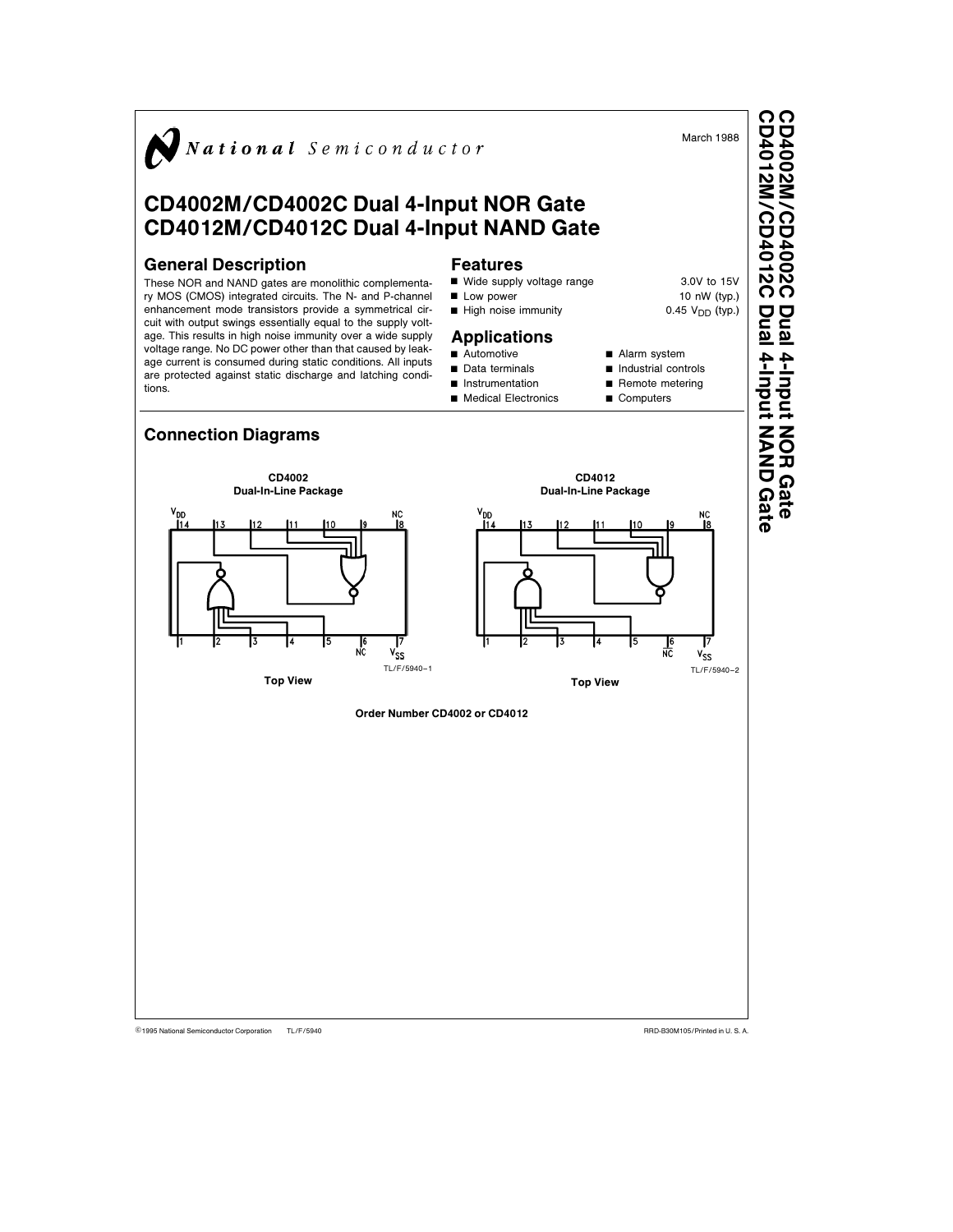| <b>Absolute Maximum Ratings (Note 1)</b><br>If Military/Aerospace specified devices are required,<br>please contact the National Semiconductor Sales |                                     | Storage Temperature Range (Ts)<br>Power Dissipation $(P_D)$ | $-65^{\circ}$ C to $+150^{\circ}$ C |
|------------------------------------------------------------------------------------------------------------------------------------------------------|-------------------------------------|-------------------------------------------------------------|-------------------------------------|
| Office/Distributors for availability and specifications.<br>Voltage at Any Pin                                                                       | $V_{SS}$ -0.3V to $V_{DD}$ +0.3V    | Dual-In-Line<br>Small Outline                               | 700 mW<br>500 mW                    |
| Operating Temperature Range<br>CD4002M, CD4012M                                                                                                      | $-55^{\circ}$ C to $+125^{\circ}$ C | Operating Range $(V_{DD})$                                  | $V_{SS}$ + 3.0V to $V_{SS}$ + 15V   |
| CD4002C, CD4012C                                                                                                                                     | $-40^{\circ}$ C to $+85^{\circ}$ C  | Lead Temperature $(T_1)$<br>(Soldering, 10 seconds)         | $260^{\circ}$ C                     |

## DC Electrical Characteristics CD4002M, CD4012M

|                       |                                                             |                                                                                                                                        |                    |              |                   | Limits            |              |                    |              |               |
|-----------------------|-------------------------------------------------------------|----------------------------------------------------------------------------------------------------------------------------------------|--------------------|--------------|-------------------|-------------------|--------------|--------------------|--------------|---------------|
| Symbol                | Parameter                                                   | <b>Conditions</b>                                                                                                                      | $-55^{\circ}$ C    |              |                   | $+25^{\circ}$ C   |              | $+125^{\circ}$ C   |              | <b>Units</b>  |
|                       |                                                             |                                                                                                                                        | Min                | Max          | Min               | Typ               | Max          | Min                | Max          |               |
| lop                   | Quiescent<br><b>Device Current</b>                          | $V_{DD} = 5.0V$<br>$V_{DD} = 10V$                                                                                                      |                    | 0.05<br>0.1  |                   | 0.001<br>0.001    | 0.05<br>0.1  |                    | 3.0<br>6     | μA<br>μA      |
| $P_D$                 | Quiescent Device<br>Dissipation/Package                     | $V_{DD} = 5.0V$<br>$V_{DD} = 10V$                                                                                                      |                    | 0.25<br>1.0  |                   | 0.005<br>0.01     | 0.25<br>1.0  |                    | 15<br>60     | $\mu$ W<br>μW |
| $V_{OL}$              | Output Voltage<br>Low Level                                 | $V_{DD} = 5.0V$ , $V_1 = V_{DD}$ , $I_0 = 0A$<br>$V_{DD} = 10V$ , $V_1 = V_{DD}$ , $I_{\Omega} = 0A$                                   |                    | 0.05<br>0.05 |                   | $\mathbf{0}$<br>0 | 0.05<br>0.05 |                    | 0.05<br>0.05 | V<br>V        |
| <b>V<sub>OH</sub></b> | Output Voltage<br><b>High Level</b>                         | $V_{DD} = 5.0V$ , $V_1 = V_{SS}$ , $I_0 = 0A$<br>$V_{DD} = 10V$ , $V_1 = V_{SS}$ , $I_0 = 0A$                                          | 4.95<br>9.95       |              | 4.95<br>9.95      | 5.0<br>10         |              | 4.95<br>9.95       |              | $\vee$<br>V   |
| $V_{NL}$              | Noise Immunity<br>(All Inputs)                              | $V_{DD} = 5.0V$ , $V_{\Omega} = 3.6V$ , $I_{\Omega} = 0A$<br>$V_{DD} = 10V$ , $V_{\Omega} = 7.2V$ , $I_{\Omega} = 0A$                  | 1.5<br>3.0         |              | 1.5<br>3.0        | 2.25<br>4.5       |              | 1.4<br>2.9         |              | V<br>V        |
| V <sub>NH</sub>       | Noise Immunity<br>(All Inputs)                              | $V_{DD} = 5.0V$ , $V_{\Omega} = 0.95V$ , $I_{\Omega} = 0A$<br>$V_{DD} = 10V$ , $V_{O} = 2.9V$ , $I_{O} = 0A$                           | 1.4<br>2.9         |              | 1.5<br>3.0        | 2.25<br>4.5       |              | 1.5<br>3.0         |              | $\vee$<br>V   |
| I <sub>D</sub> N      | <b>Output Drive Current</b><br>N-Channel (4002)<br>(Note 2) | $V_{DD} = 5.0V$ , $V_{\Omega} = 0.4V$ , $V_{\text{I}} = V_{\text{DD}}$<br>$V_{DD} = 10V$ , $V_{\Omega} = 0.5V$ , $V_{\Gamma} = V_{DD}$ | 0.5<br>1.1         |              | 0.40<br>0.9       | 1.0<br>2.5        |              | 0.28<br>0.65       |              | mA<br>mA      |
| InP                   | <b>Output Drive Current</b><br>P-Channel (4002)<br>(Note 2) | $V_{DD} = 5.0V$ , $V_{\Omega} = 2.5V$ , $V_{\Gamma} = V_{SC}$<br>$V_{DD} = 10V$ , $V_{\Omega} = 9.5V$ , $V_{\Gamma} = V_{SS}$          | $-0.62$<br>$-0.62$ |              | $-0.5$<br>$-0.5$  | $-2.0$<br>$-1.0$  |              | $-0.35$<br>$-0.35$ |              | mA<br>mA      |
| I <sub>D</sub> N      | Output Drive Current<br>N-Channel (4012)<br>(Note 2)        | $V_{DD} = 5.0V$ , $V_{\Omega} = 0.4V$ , $V_{\Gamma} = V_{DD}$<br>$V_{DD} = 10V$ , $V_{\Omega} = 0.5V$ , $V_{\Gamma} = V_{DD}$          | 0.31<br>0.63       |              | 0.25<br>0.5       | 0.5<br>0.6        |              | 0.175<br>0.35      |              | mA<br>mA      |
| $I_{D}P$              | Output Drive Current  <br>P-Channel (4012)<br>(Note 2)      | $V_{DD} = 5.0V$ , $V_{\Omega} = 2.5V$ , $V_{\Gamma} = V_{SC}$<br>$V_{DD} = 10V$ , $V_{\Omega} = 9.5V$ , $V_{\text{I}} = V_{SS}$        | $-0.31$<br>$-0.75$ |              | $-0.25$<br>$-0.6$ | $-0.5$<br>$-1.2$  |              | $-0.175$<br>$-0.4$ |              | mA<br>mA      |
| h,                    | Input Current                                               |                                                                                                                                        |                    |              |                   | 10                |              |                    |              | рA            |

**Note 1:** "Absolute Maximum Ratings" are those values beyond which the safety of the device cannot be guaranteed. Except for ''Operating Temperature Range''<br>they are not meant to imply that the devices should be operated a

Note 2:  $I_DN$  and  $I_DP$  are tested one output at a time.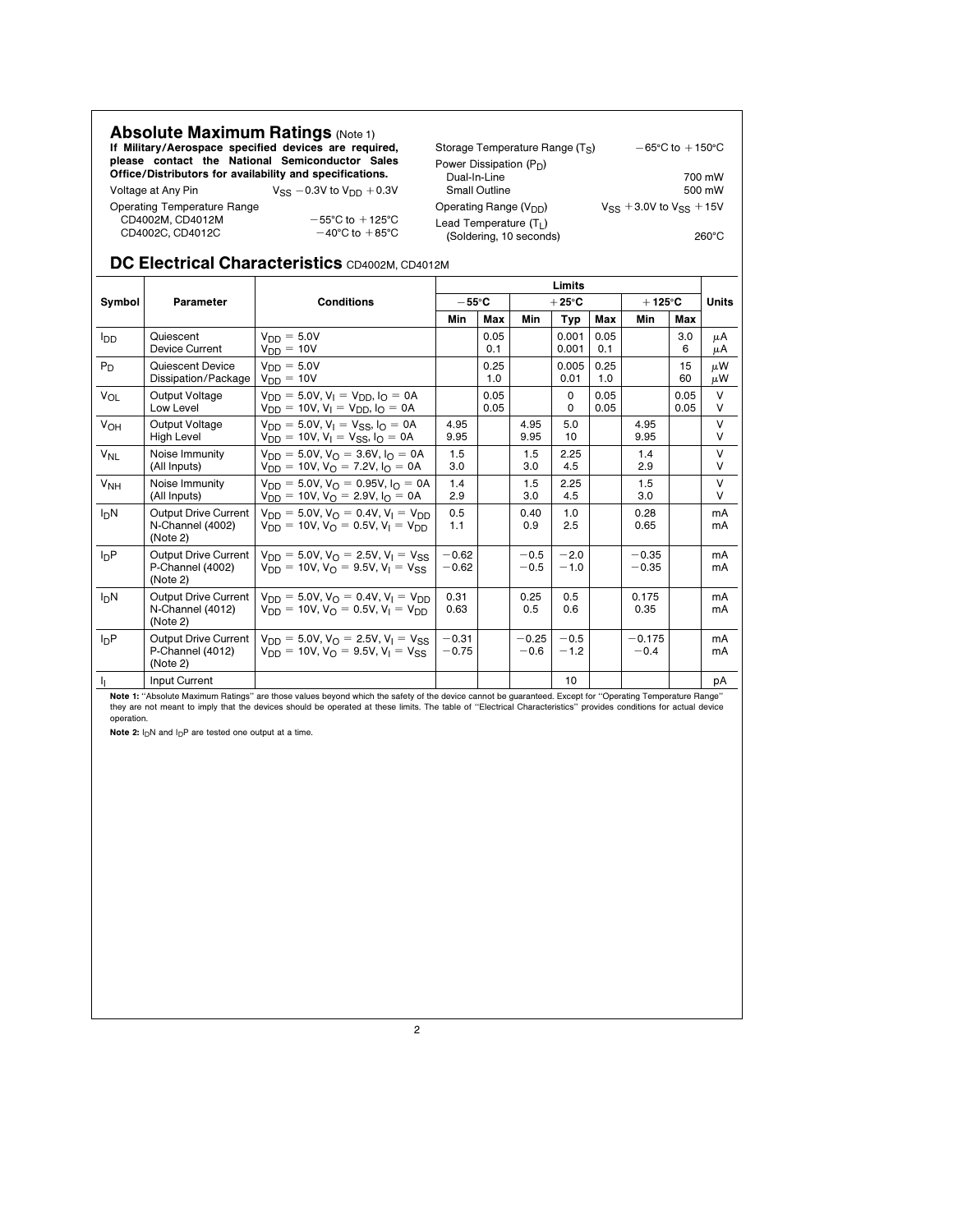|                 |                                                        |                                                                                                                                          |                     |              |                   | Limits           |              |                     |              |             |
|-----------------|--------------------------------------------------------|------------------------------------------------------------------------------------------------------------------------------------------|---------------------|--------------|-------------------|------------------|--------------|---------------------|--------------|-------------|
| Symbol          | Parameter                                              | <b>Conditions</b>                                                                                                                        | $-55^{\circ}$ C     |              |                   | $+25^{\circ}$ C  |              | $+85^{\circ}$ C     |              | Units       |
|                 |                                                        |                                                                                                                                          | Min                 | Max          | Min               | Typ              | Max          | Min                 | Max          |             |
| lpp             | Quiescent<br>Device Current                            | $V_{DD} = 5.0V$<br>$V_{DD} = 10V$                                                                                                        |                     | 0.5<br>5.0   |                   | 0.005<br>0.005   | 0.5<br>5.0   |                     | 15<br>30     | μA<br>μA    |
| P <sub>D</sub>  | Quiescent Device<br>Dissipation/Package                | $V_{DD} = 5.0V$<br>$V_{DD} = 10V$                                                                                                        |                     | 2.5<br>50    |                   | 0.025<br>0.05    | 2.5<br>50    |                     | 75<br>300    | μW<br>μW    |
| Vol             | Output Voltage<br>Low Level                            | $V_{DD} = 5.0V$ , $V_1 = V_{DD}$ , $I_0 = 0A$<br>$V_{DD} = 10V$ , $V_1 = V_{DD}$ , $I_Q = 0A$                                            |                     | 0.05<br>0.05 |                   | 0<br>$\Omega$    | 0.05<br>0.05 |                     | 0.05<br>0.05 | V<br>V      |
| V <sub>OH</sub> | Output Voltage<br><b>High Level</b>                    | $V_{DD} = 5.0V$ , $V_1 = V_{SS}$ , $I_0 = 0A$<br>$V_{DD} = 10V, V_1 = V_{SS}$ , $I_0 = 0A$                                               | 4.95<br>9.95        |              | 4.95<br>9.95      | 5.0<br>10        |              | 4.95<br>9.95        |              | $\vee$<br>V |
| V <sub>NI</sub> | Noise Immunity<br>(All Inputs)                         | $V_{DD} = 5.0V$ , $V_{\Omega} \ge 3.6V$ , $I_{\Omega} = 0A$<br>$V_{DD} = 10V$ , $V_{O} \ge 7.2V$ , $I_{O} = 0A$                          | 1.5<br>3.0          |              | 1.5<br>3.0        | 2.25<br>4.5      |              | 1.4<br>2.9          |              | V<br>V      |
| V <sub>NH</sub> | Noise Immunity<br>(All Inputs)                         | $V_{DD} = 5.0V$ , $V_{\Omega} \le 0.95V$ , $I_{\Omega} = 0A$<br>$V_{DD} = 10V, V_{\Omega} \le 2.9V, I_{\Omega} = 0A$                     | 1.4<br>2.9          |              | 1.5<br>3.0        | 2.25<br>4.5      |              | 1.5<br>3.0          |              | V<br>v      |
| InN             | Output Drive Current<br>N-Channel (4002)<br>(Note 2)   | $V_{DD} = 5.0V$ , $V_{\Omega} = 0.4V$ , $V_{\text{I}} = V_{\text{DD}}$<br>$V_{DD} = 10V$ , $V_{\Omega} = 0.5V$ , $V_{\text{I}} = V_{DD}$ | 0.35<br>0.72        |              | 0.3<br>0.6        | 1.0<br>2.5       |              | 0.24<br>0.48        |              | mA<br>mA    |
| InN             | Output Drive Current<br>N-Channel (4012)<br>(Note 2)   | $V_{DD} = 5.0V$ , $V_{\Omega} = 0.4V$ , $V_{\Gamma} = V_{DD}$<br>$V_{DD} = 10V$ , $V_{\Omega} = 0.5V$ , $V_{\text{I}} = V_{\text{DD}}$   | 0.145<br>0.3        |              | 0.12<br>0.25      | 0.5<br>0.6       |              | 0.095<br>0.2        |              | mA<br>mA    |
| InP             | Output Drive Current<br>P-Channel (4002)<br>(Note 2)   | $V_{DD} = 5.0V$ , $V_{\Omega} = 2.5V$ , $V_{\text{I}} = V_{SS}$<br>$V_{DD} = 10V$ , $V_{\Omega} = 9.5V$ , $V_{\text{I}} = V_{SS}$        | $-0.35$<br>$-0.3$   |              | $-0.3$<br>$-0.25$ | $-2.0$<br>$-1.0$ |              | $-0.24$<br>$-0.2$   |              | mA<br>mA    |
| InP             | Output Drive Current  <br>P-Channel (4012)<br>(Note 2) | $V_{DD} = 5.0V$ , $V_{O} = 2.5V$ , $V_{I} = V_{SS}$<br>$V_{DD} = 10V$ , $V_{\Omega} = 9.5V$ , $V_{\text{I}} = V_{SS}$                    | $-0.145$<br>$-0.35$ |              | $-0.12$<br>$-0.3$ | $-0.5$<br>$-1.2$ |              | $-0.095$<br>$-0.24$ |              | mA<br>mA    |
| h.              | Input Current                                          |                                                                                                                                          |                     |              |                   | 10               |              |                     |              | рA          |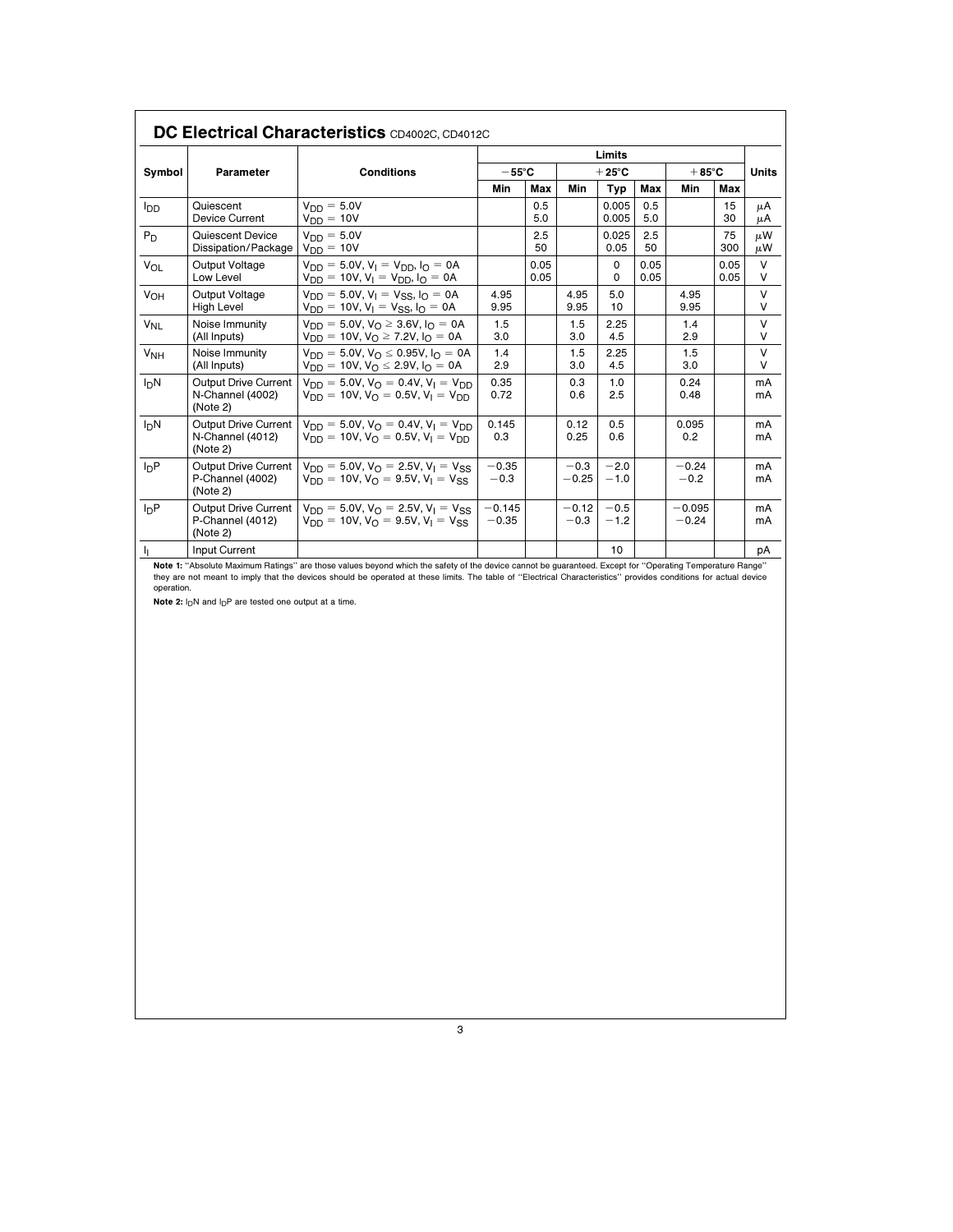| Symbol           | Parameter                                                                                                                                                                                                                                                                | <b>Conditions</b>                                   | Min | Typ      | Max        | <b>Units</b> |
|------------------|--------------------------------------------------------------------------------------------------------------------------------------------------------------------------------------------------------------------------------------------------------------------------|-----------------------------------------------------|-----|----------|------------|--------------|
| CD4002M          |                                                                                                                                                                                                                                                                          |                                                     |     |          |            |              |
| t <sub>PHL</sub> | <b>Propagation Delay Time</b><br>High to Low Level                                                                                                                                                                                                                       | $V_{DD} = 5.0V$<br>$V_{DD} = 10V$                   |     | 35<br>25 | 50<br>40   | ns<br>ns     |
| t <sub>PLH</sub> | <b>Propagation Delay Time</b><br>Low to High Level                                                                                                                                                                                                                       | $V_{DD} = 5.0V$<br>$V_{DD} = 10V$                   |     | 35<br>25 | 50<br>40   | ns<br>ns     |
| t <sub>THL</sub> | <b>Transition Time High</b><br>to Low Level                                                                                                                                                                                                                              | $V_{DD} = 5.0V$<br>$V_{DD} = 10V$                   |     | 65<br>35 | 175<br>75  | ns<br>ns     |
| t <sub>TLH</sub> | <b>Transition Time Low</b><br>to High Level                                                                                                                                                                                                                              | $V_{DD} = 5.0V$<br>$V_{DD} = 10V$                   |     | 65<br>35 | 125<br>70  | ns<br>ns     |
| $C_{IN}$         | Input Capacitance                                                                                                                                                                                                                                                        | Any Input                                           |     | 5.0      |            | pF           |
| CD4002C          |                                                                                                                                                                                                                                                                          |                                                     |     |          |            |              |
| t <sub>PHL</sub> | <b>Propagation Delay Time</b><br>High to Low Level                                                                                                                                                                                                                       | $V_{DD} = 5.0V$<br>$V_{DD} = 10V$                   |     | 35<br>25 | 120<br>65  | ns<br>ns     |
| T <sub>PLH</sub> | <b>Propagation Delay Time</b><br>Low to High Level                                                                                                                                                                                                                       | $V_{DD} = 5.0V$<br>$V_{DD} = 10V$                   |     | 35<br>25 | 80<br>55   | ns<br>ns     |
| $t$ THL          | <b>Transition Time High</b><br>to Low Level                                                                                                                                                                                                                              | $V_{DD} = 5.0V$<br>$V_{DD} = 10V$                   |     | 65<br>35 | 300<br>125 | ns<br>ns     |
| $t_{\text{TLH}}$ | <b>Transition Time Low</b>                                                                                                                                                                                                                                               | $V_{DD} = 5.0V$                                     |     | 65<br>35 | 200<br>115 | ns<br>ns     |
|                  | to High Level                                                                                                                                                                                                                                                            |                                                     |     |          |            |              |
| $C_{11}$         | Input Capacitance<br>*AC Parameters are guaranteed by DC correlated testing.<br>AC Electrical Characteristics $*$ $T_A = 25^{\circ}C$ , $C_L = 15$ pF, and input rise and fall times = 20 ns. Typical<br>temperature coefficient for all values of $V_{DD} = 0.3\%$ /°C. | $V_{DD} = 10V$<br>Any Input                         |     | 5.0      |            | pF           |
| Symbol           | Parameter                                                                                                                                                                                                                                                                | Conditions                                          | Min | Typ      | Max        | <b>Units</b> |
| <b>CD4012M</b>   |                                                                                                                                                                                                                                                                          |                                                     |     |          |            |              |
| t <sub>PHL</sub> | <b>Propagation Delay Time</b><br>High to Low Level                                                                                                                                                                                                                       | $V_{DD} = 5.0V$<br>$V_{DD} = 10V$                   |     | 50<br>25 | 75<br>40   | ns<br>ns     |
| <sup>t</sup> PLH | <b>Propagation Delay Time</b><br>Low to High Level                                                                                                                                                                                                                       | $V_{DD} = 5.0V$<br>$V_{DD} = 10V$                   |     | 50<br>25 | 75<br>40   | ns<br>ns     |
| $t_{THL}$        | <b>Transition Time High</b><br>to Low Level                                                                                                                                                                                                                              | $V_{DD} = 5.0V$<br>$V_{DD} = 10V$                   |     | 75<br>50 | 125<br>75  | ns<br>ns     |
| t <sub>TLH</sub> | <b>Transition Time Low</b><br>to High Level                                                                                                                                                                                                                              | $V_{DD} = 5.0V$<br>$V_{DD} = 10V$                   |     | 75<br>40 | 100<br>60  | ns<br>ns     |
| $C_{IN}$         | Input Capacitance                                                                                                                                                                                                                                                        | Any Input                                           |     | 5.0      |            | pF           |
| CD4012C          |                                                                                                                                                                                                                                                                          |                                                     |     |          |            |              |
| t <sub>PHL</sub> | <b>Propagation Delay Time</b><br>High to Low Level                                                                                                                                                                                                                       | $V_{DD} = 5.0V$<br>$V_{DD} = 10V$                   |     | 50<br>25 | 100<br>50  | ns<br>ns     |
| T <sub>PLH</sub> | <b>Propagation Delay Time</b><br>Low to High Level                                                                                                                                                                                                                       | $V_{DD} = 5.0V$                                     |     | 50<br>25 | 100<br>50  | ns<br>ns     |
| <sup>t</sup> THL | <b>Transition Time High</b><br>to Low Level                                                                                                                                                                                                                              | $V_{DD} = 10V$<br>$V_{DD} = 5.0V$<br>$V_{DD} = 10V$ |     | 75<br>50 | 150<br>100 | ns<br>ns     |
| tт∟н             | <b>Transition Time Low</b><br>to High Level                                                                                                                                                                                                                              | $V_{DD} = 5.0V$<br>$V_{DD} = 10V$                   |     | 75<br>40 | 125<br>75  | ns<br>ns     |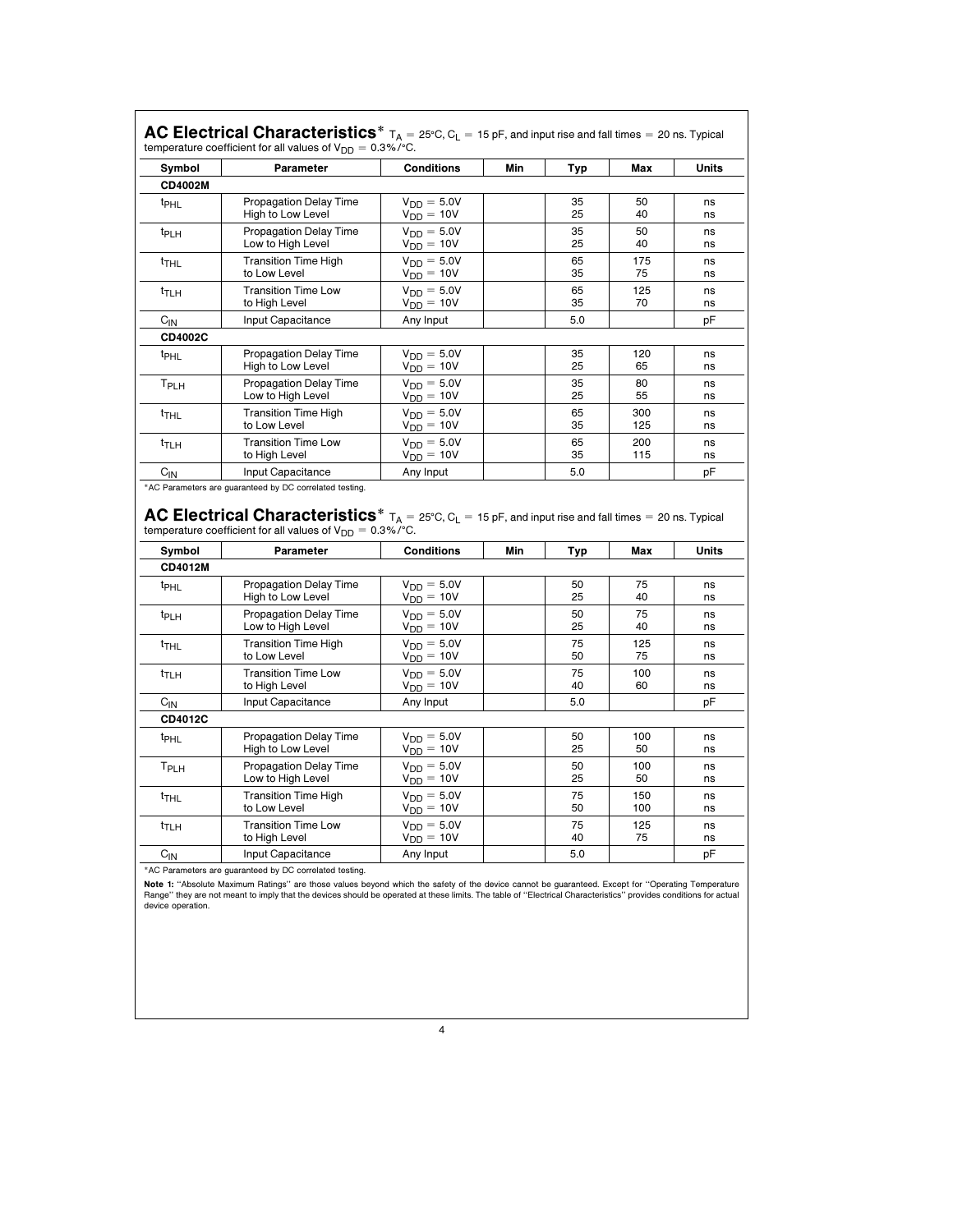